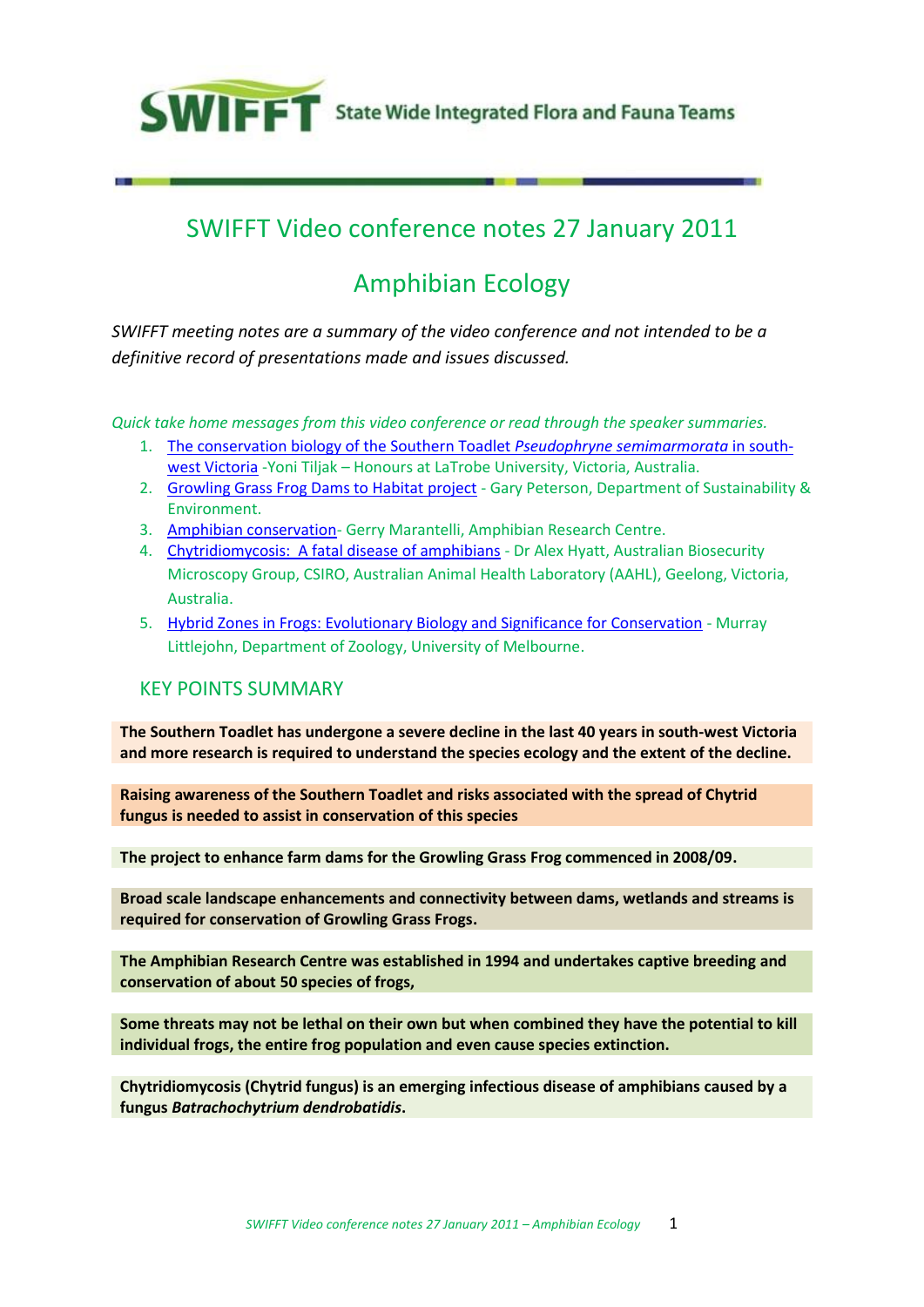The first video conference for 2011 focused on *Amphibian Ecology*. A total of 77 participants were connected across 13 locations at Heywood, Horsham, Hamilton, Colac, Warrnambool, Ararat, Ballarat, Geelong, Traralgon, Tatura, Box Hill, Nicholson Street Melbourne and Mt Gambier South Australia.

Those attending included participants from;

**Educational:** LaTrobe University.

**Local Government:** City of Manningham, City of Greater Geelong, City of Ballarat.

**Field Naturalist Clubs:** Ararat, Ballarat, Geelong, Hamilton, Portland and Traralgon.

**Community Conservation Groups:** Ararat Land Care, ANGAIR, Ballarat Environment Network Barwon Coast Committee, Brolga Recovery Group, Geelong Environment Council, Basalt to Bay Landcare.

**Conservation Organisations:** Central Highlands Water, Vic Roads, Trust for Nature, Windamarra Aboriginal Corp., Parks Victoria, VicRoads, Dept. Catchment Management Authorities (Glenelg Hopkins, Corangamite – Water Watch), DSE/DPI biodiversity staff across south-west Victoria, Box Hill, Nicholson Street Melbourne.

### **SPEAKER SUMMARIES**

# <span id="page-1-0"></span>**The conservation biology of the Southern Toadlet** *Pseudophryne semimarmorata* **in south-west Victoria -** *Yoni Tiljak – Completed her Honours at LaTrobe University, Victoria, Australia*

#### **Southern Toadlet overview**

The Southern Toadlet is a very small ground dwelling frog growing to about 30 cm. Males create burrows in areas that will flood after rain from which they call, usually from late March to early May. The call is very similar to the Brown Toadlet also known as Bibron's Toadlet or *Pseudophryne bibronii*. The best way these two species can be identified from each other is by capturing the frog and looking at the belly markings, the Southern Toadlet having an orange or yellow mottled band on its underside.

The Southern Toadlet can live for at least 10 years and has a very small home range of about 5 metres from the breeding site. Yoni explained that the Southern Toadlet was once widespread in south- west Victoria but over the last 40 years there has been a severe decline in the population, whereas two other species of smooth frogs (*Geocrinia victoriana* and *G. laevis*) which utilise the same habitat, are in the same area with similar breeding characteristics of laying eggs on dry land which flood after rain do not appear to have experienced the same level of decline.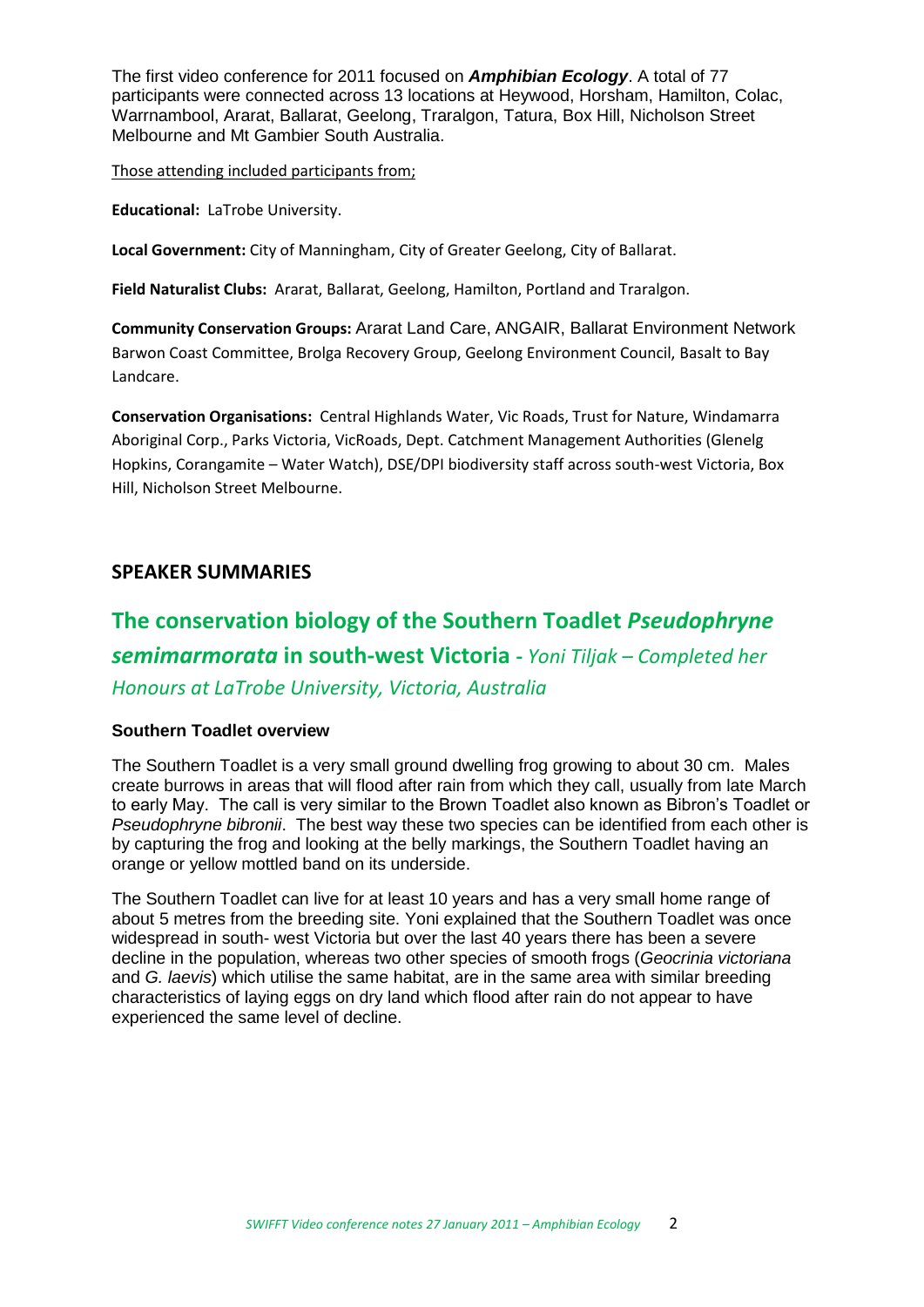# **Ecology of the Southern Toadlet**

Status: Vulnerable in Victoria, Least Concern, IUCN list Size: 30mm snout to yent

- Habitat: Sclerophyll forests, woodlands, heathlands and grasslands, under leaf litter, logs and rocks in damp areas
- Behavior: Ground dwelling species that tends to walk instead of hop
- Call: males call with a short grating "ark" from shallow burrows near water or boggy ground from late march to early may.



Breeding: Females lay up to 200 eggs in a males burrow, tadpoles hatch after rain, when the burrows flood.

Thought to be a long lived species, up to 10 years or more

# **Background**

- Historically widespread across SW Victoria
- > Severe population declines since the 1970's
- > The Smooth frogs (Geocrinia victoriana and G. laevis) are ecologically similar but are thought to be stable







Geocrinia laevis

Geocrinia victoriana

Pseudophryne semimarmorata

So why has the Southern Toadlet undergone decline when these species haven't?

# **Project summary**

The project was aimed at determining the current status of the Southern Toadlet in southwest Victoria by:

- Determining the past and present distribution of the Southern Toadlet in south-west Victoria
- Identifying habitat and microhabitat characteristics that influenced the past and present distributions, breeding and survival habitats.
- Determining whether disease (chytrid fungus) may have caused the decline.

Yoni surveyed 17 historic Southern Toadlet breeding sites, 13 sites were in the Corangamite Catchment, south of Camperdown to the coast and 4 in the Grampians, north of the Moora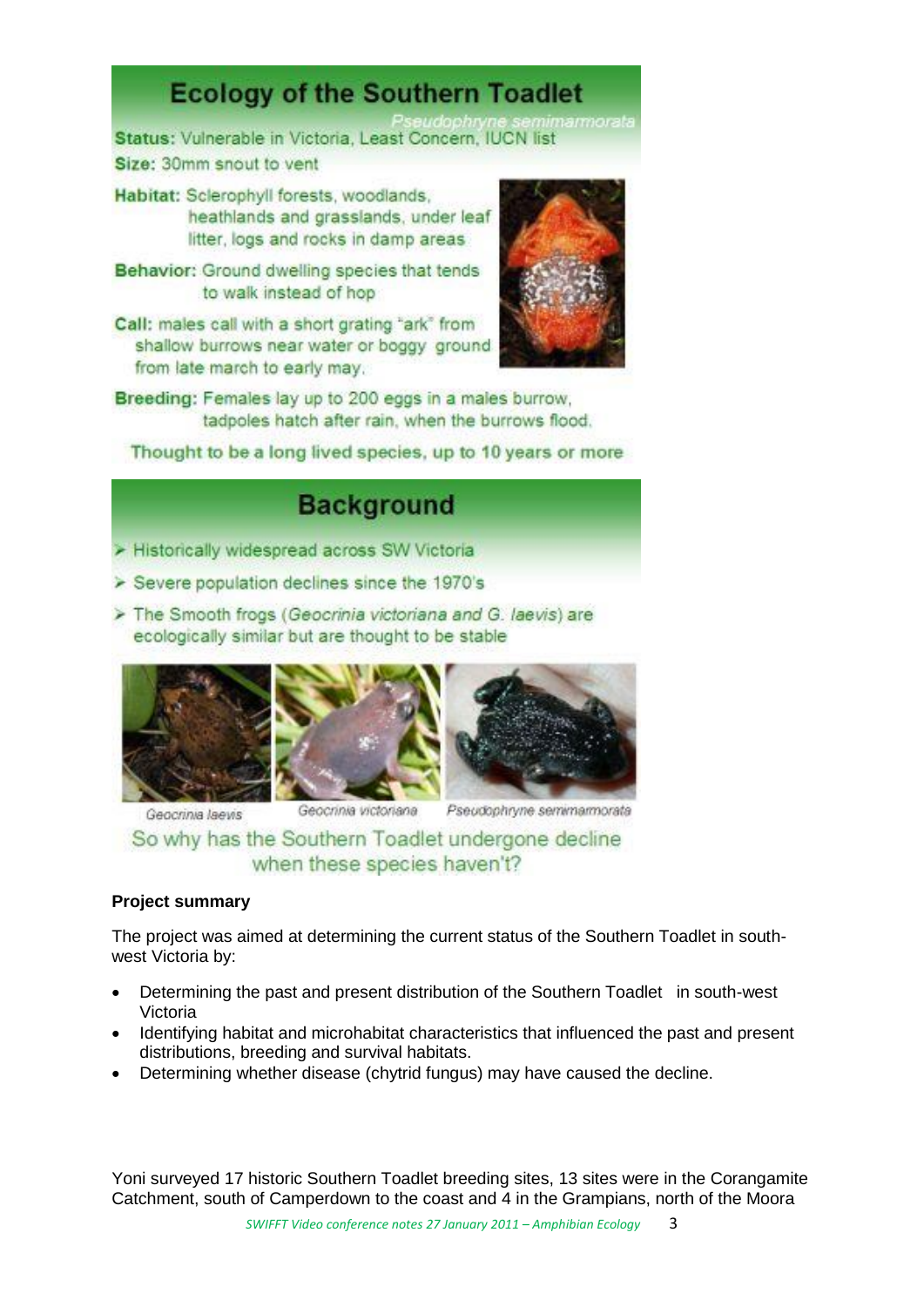Moora Reservoir. Sites were visited on at least 3 separate occasions and species identified using call recordings and individuals captured for identification. Measurements were taken, swabs for chytrid fungus were taken and temperature and humidity of the site were recorded.

Eight species of frogs were detected across all the study sites but adult Southern Toadlets were only found at two sites; Philip Island Track in the Grampians and Loch Ard Gorge site near Port Campbell.



Six weeks after the breeding season Yoni conducted a tadpole present/absence survey at each of the 17 sites. It was found that 7 of the 17 sites had no water. At the remaining 10 sites a survey of tadpoles was conducted. Overall there were very few tadpoles found of any species despite the presence of calling males at many of the sites. No Southern Toadlet tadpoles were found. Tadpoles were identified using Tadpoles of South-eastern Australia (Anstis 2002). Swabs were taken to see if chytrid fungus was present.

#### **Chytrid fungus**

Part of Yoni's project was to determine if Chytrid fungus could be impacting on the current distribution of the Southern Toadlet. Chytrid fungus has been identified as a major threat to frog populations worldwide. It has caused decline and extinctions of many frog species. Chytrid attacks keratin which is found in the mouth parts of tadpoles and the skin of adult frogs. It prevents tadpoles from feeding and prevents the uptake of moisture and oxygen from the skin of adult frogs effectively dehydrating the frog. Chytrid fungus is spread by the movement of infected frogs and also in water so it is important to take care to sterilize equipment which is being moved from one wetland to another.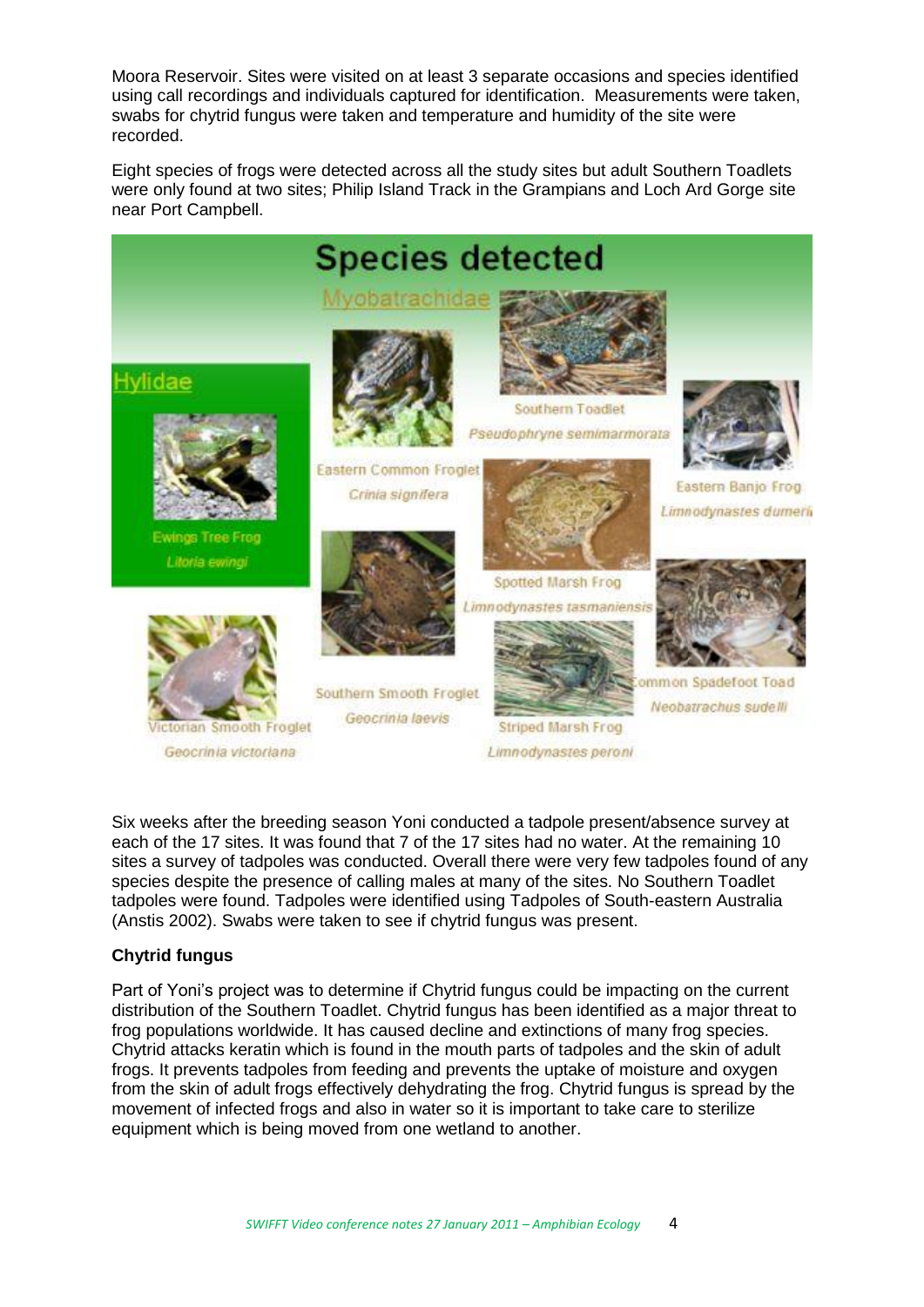Chytrid testing was conducted at 11 sites which contained adequate numbers of tadpoles and frogs. Chytrid fungus was detected at four sites. Chytrid fungus was not found at the two Southern Toadlet sites. Habitat characteristics of soil, water, pH, salinity and vegetation were measured. No significant relationships were detected between presence of the Southern Toadlet and the two species of smooth frogs *Geocrinia victoriana* and *G. laevis* and any measured habitat factors although field observations indicate that within shared sites the different species have preferences for different vegetation types, with the Southern Toadlet preferring more open habitats.

## **Climatic influence on breeding success**

Yoni looked at how climatic changes may have impacted on the success of the Southern Toadlet's breeding season. Males start calling after the first autumn rains and stop calling when nights get below 10 $^{\circ}$ C. By looking at climatic records Yoni found there have been a number of years in which the arrival of autumn rains has been late and night-time temperatures have dropped below  $10^{\circ}$  C. Under these conditions the success of the breeding season would have been limited. Ideal conditions are when the autumn rains commence in Mid-March and the night-time temperatures remain above  $10^{\circ}$  C from March until May.

### **Threats**

Yoni used a case study example of the Loch Ard Gorge population to show how precarious sites such as this are to human disturbance from factors such as development (damage to vegetation and water regimes), fire management and spread of Chytrid fungus into the area from foot traffic.

### **Conclusions**

- The Southern Toadlet has undergone a severe decline in the last 40 years in south-west Victoria and more research is required to understand the species ecology and the extent of the decline.
- Comparing populations in south-west Victoria with population around Melbourne which have been monitored for at least 10 years may help increase understanding of threats to this species.
- Raising awareness of the Southern Toadlet and risks associated with the spread of Chytrid fungus is needed to assist in conservation of this species in south-west Victoria.

## **Key Points from questions**

- Salinity levels at sites varied from high to low salinity but did not appear to be an influence on the presence of Chytrid fungus.
- An education program which could be rolled out to schools in the area advising of the conservation needs of the Southern Toadlet would be beneficial (this is beyond Yoni's role and more suited to organisations such as DSE or Greening Australia).
- Yoni will be providing management advice to Parks Victoria ranger staff regarding protection at the two sites where Southern Toadlet was found.
- The DPI Weed Stop program could be an effective avenue to increase awareness of risks associated with the spread of Chytrid fungus.
- The spread of Chytrid fungus on footwear is of concern particularly when people are moving between wetlands e.g. duck hunting. Signage at highly sensitive sites may be an option to advise people to ensure footwear and equipment is properly disinfected.
- David Pace from Torquay Primary School has a strong interest in frogs and may know of other Southern Toadlet populations.
- Much of the knowledge regarding distribution of the Southern Toadlet in south-west Victoria dates back to Murray Littlejohn's work in the 1960's.
- In recent years there have been a number of consultants undertaking surveys associated with major projects which are directed to survey for the Southern Toadlet at the appropriate times but no detections have been made.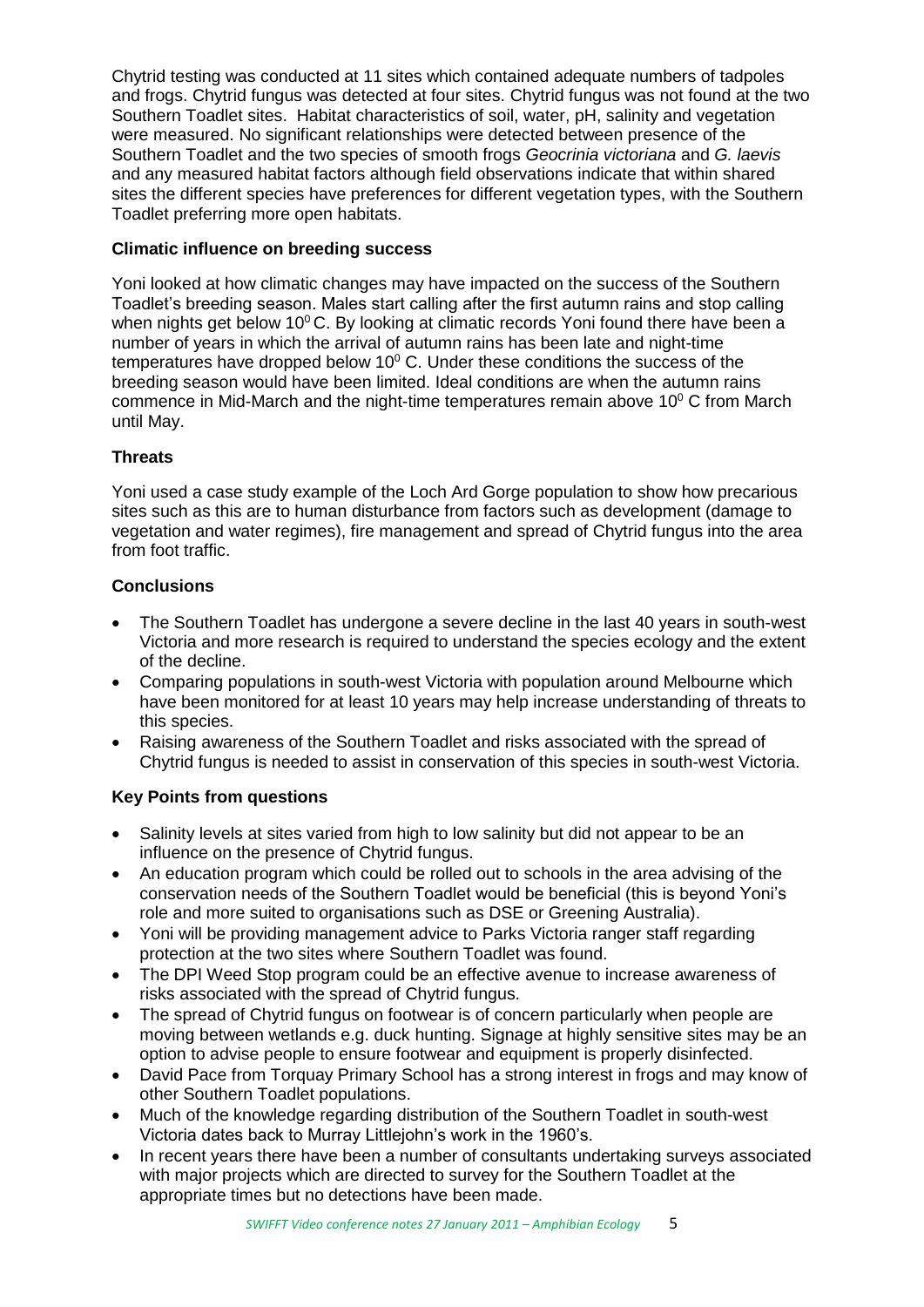- <span id="page-5-1"></span>• Comments from Traralgon suggest more information is required for that part of the state as well.
- Breeding sites are very small and can be only 5 metres in radius and there is little movement from these sites.
- More research is required to understand the characteristics of sites before the possibility of establishing new safe sites can be undertaken, although the concept has merit.
- A protocol to limit the spread of Chytrid fungus by people working in wetlands would be a good initiative.

# <span id="page-5-0"></span>**Growling Grass Frog Dams to Habitat project -** *Gary Peterson,*

## *Department of Sustainability & Environment, Victoria.*

Gary provided a brief outline of the project which stemmed from previous survey work by Michael Smith at Arthur Rylah Institute, in which he found the Growling Grass Frog occupied some farm dams but not others. Vegetation around dams was found to be an important factor. In the context of the drought and the endangered conservation status of this species the project to enhance farm dams for the Growling Grass Frog was commenced in 2008/09 and will eventually include all of Victoria and south-eastern South Australia. At present the project is focusing on a number of population clusters in south-west Victoria in which every dam within 1.5 km of a cluster is surveyed. Surveys are regularly carried over a three-year period to measure the difference between where enhancement works have been carried out and those with no enhancement.

#### **Enhancement works**

Fencing a quarter of the farm dam and reinstating with aquatic vegetation and artificial terrestrial habitat such as logs, railway sleepers etc.

Most of the enhancement works are now completed and the project is now at the beginning of the three-year monitoring phase. Once the results are finalised it is hoped a standard design for enhancement can be formulated so it can be implemented as a program via CMA's, Greening Australia, and Trust for Nature etc.

#### **Key points**

Gary made the point that we need to be also looking at broad scale landscape enhancements and connectivity between dams, wetlands and streams.

Increased rainfall in 2010 has had a positive effect on increased records as Growling Grass Frogs have dispersed but hopefully without spreading Chytrid fungus.

As an interim guide to landholders a fact sheet is available See fact sheet 2008

[http://www.ccma.vic.gov.au/admin/file/content2/c7/growling+grass+frog+dams+to+habitat+fa](http://www.ccma.vic.gov.au/admin/file/content2/c7/growling+grass+frog+dams+to+habitat+fact+sheet_1299728942037.pdf) [ct+sheet\\_1299728942037.pdf](http://www.ccma.vic.gov.au/admin/file/content2/c7/growling+grass+frog+dams+to+habitat+fact+sheet_1299728942037.pdf)

Growling Grass Frog habitat preferences and enhancement progress report 2009 D. Bryant 2009.

[http://www.ccmaknowledgebase.vic.gov.au/resources/Growling\\_Grass\\_Frog\\_habitat\\_pref.pd](http://www.ccmaknowledgebase.vic.gov.au/resources/Growling_Grass_Frog_habitat_pref.pdf) [f](http://www.ccmaknowledgebase.vic.gov.au/resources/Growling_Grass_Frog_habitat_pref.pdf)

Contact: Gary Peterson 03 55619915 or David Bryant 03 94508617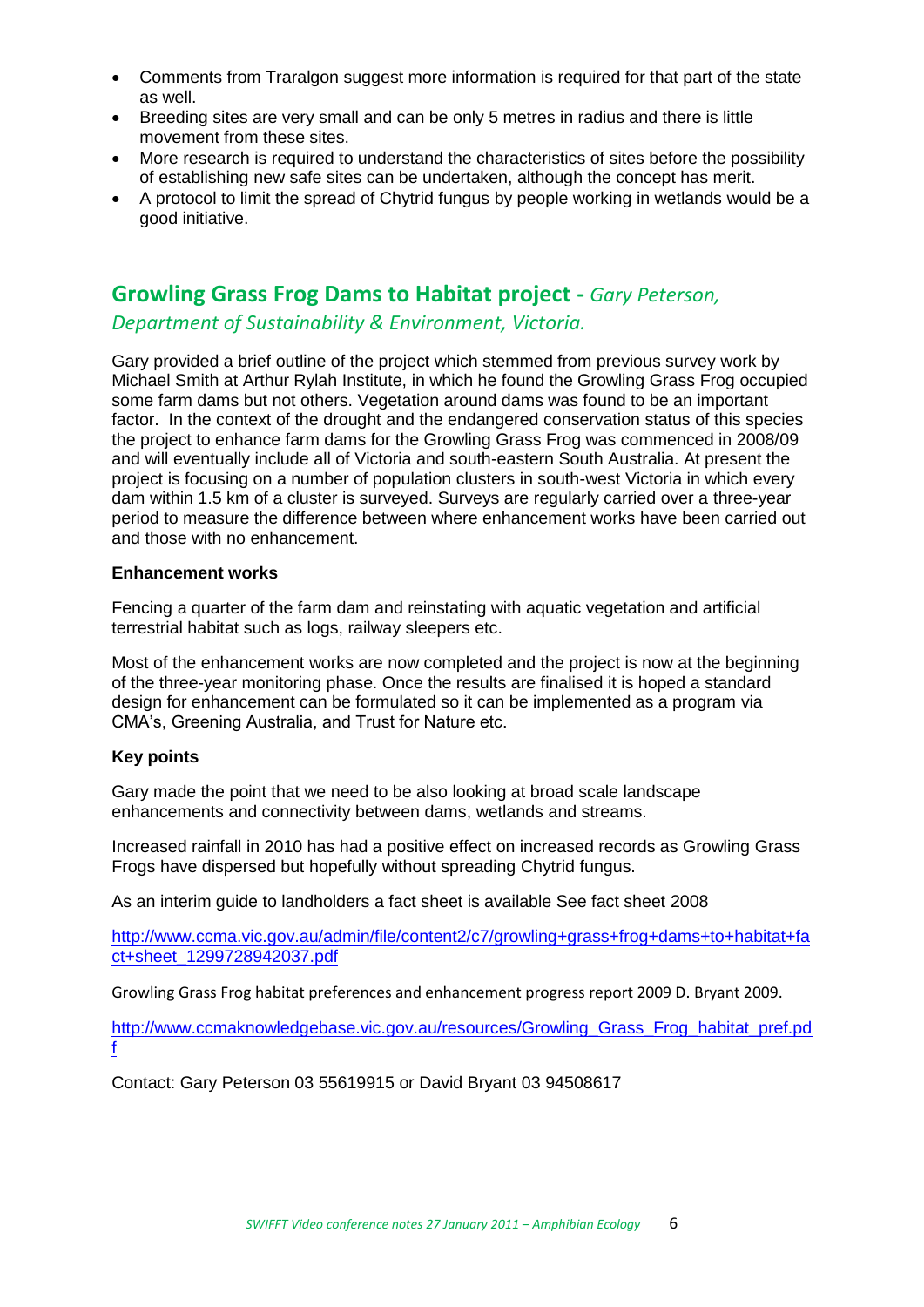# **Amphibian conservation -** *Gerry Marantelli – Amphibian Research Centre*

Gerry said the Amphibian Research Centre was established in 1994 and undertakes captive breeding and conservation of about 50 species of frogs, including 12 threatened species. The centre operates out of modified shipping containers which have been set up for breeding and rearing of tadpoles. Research is undertaken at the site and some of the projects are aimed at putting frogs back into the wild.



*Captive breeding facilities at the Amphibian Research Centre*

#### **Threats to frogs in Victoria**

Gerry felt the following issues are a combination of past and current threats.

He also stressed that we need to consider the cumulative impact of threats which often mean a frog can face several threatening processes at the same time. Some threats may not be lethal on their own but when combined they have the potential to kill individual frogs, the entire frog population and even cause species extinction.

Climate change – these are broad scale changes to cycles and landscapes that frogs have adapted to cope with.

Droughts are longer and more severe - habitat may remain unsuitable for breeding beyond the likely life expectancy of frogs.

Catastrophic events – fire, floods, seasons more unpredictable, extreme and unfavorable for breeding.

Fragmented habitats are changing – species have nowhere to go.

Invasion of new frogs and other species into areas which were previously beyond their range, e.g. the Dwarf Tree Frog.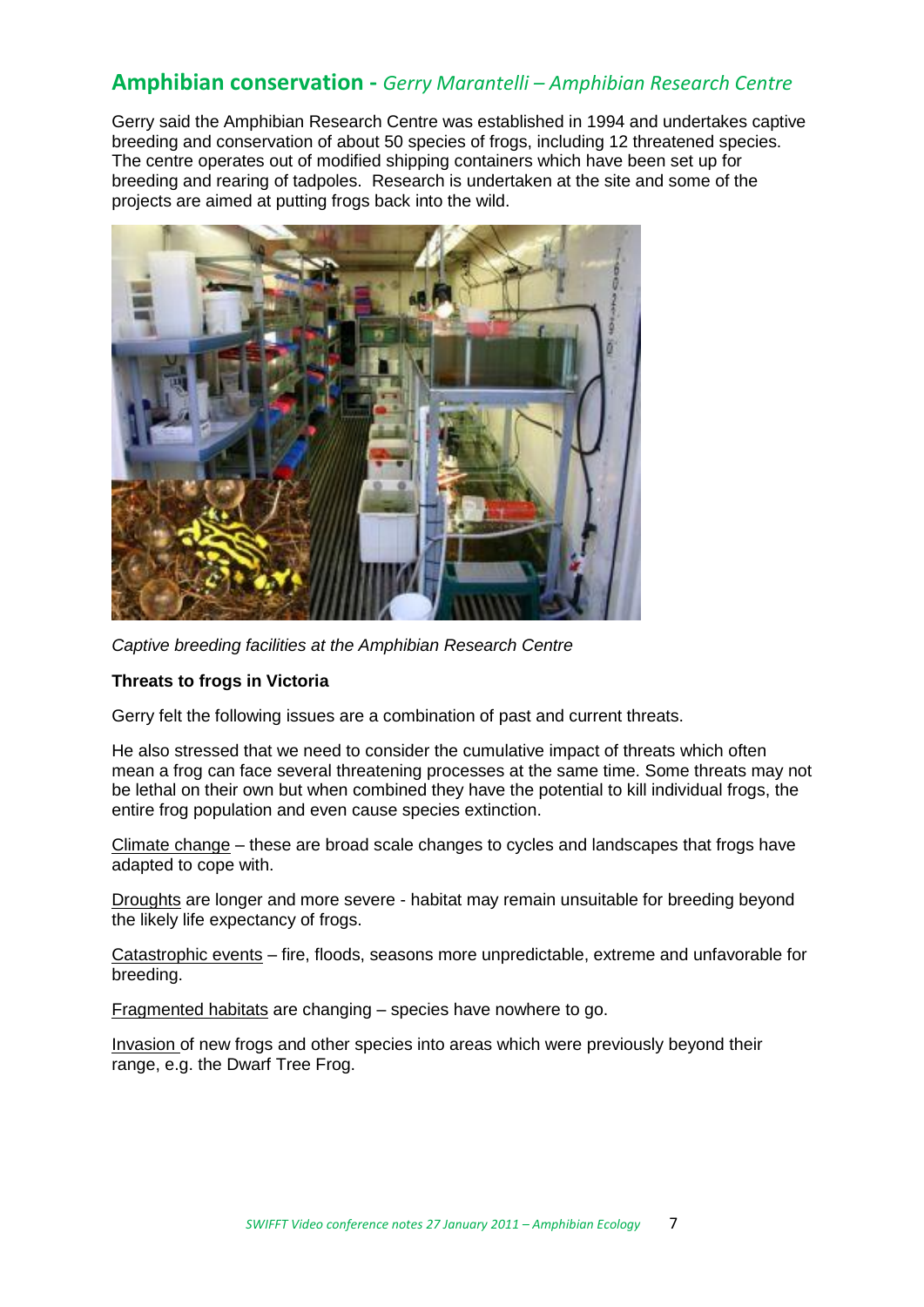

*Release of threatened species back into the wild when conditions recover from a catastrophic event such as a fire or a prolonged drought.*

Gerry spoke about how climate issues threatened the survival of one species that was only known from one location in Victoria. The habitat had become dry for a number of consecutive years beyond the life expectancy of the frogs breeding capacity. When conditions became suitable, captive bred frogs were release. Recent extreme rains caused severe flooding which may have also caused damage by washing the frogs away; these are examples of how climate change can increase the severity of events.

Introduced species – fish

- Trout and Mosquito fish are predators of tadpoles and reduced or eliminate tadpole survival.
- Introduced fish such as trout are present in areas where frogs have no adaptation to presence of fish – the frogs become easy prey.



*Release of developed Spotted Tree Frogs as a release of tadpoles would be predated upon by trout.*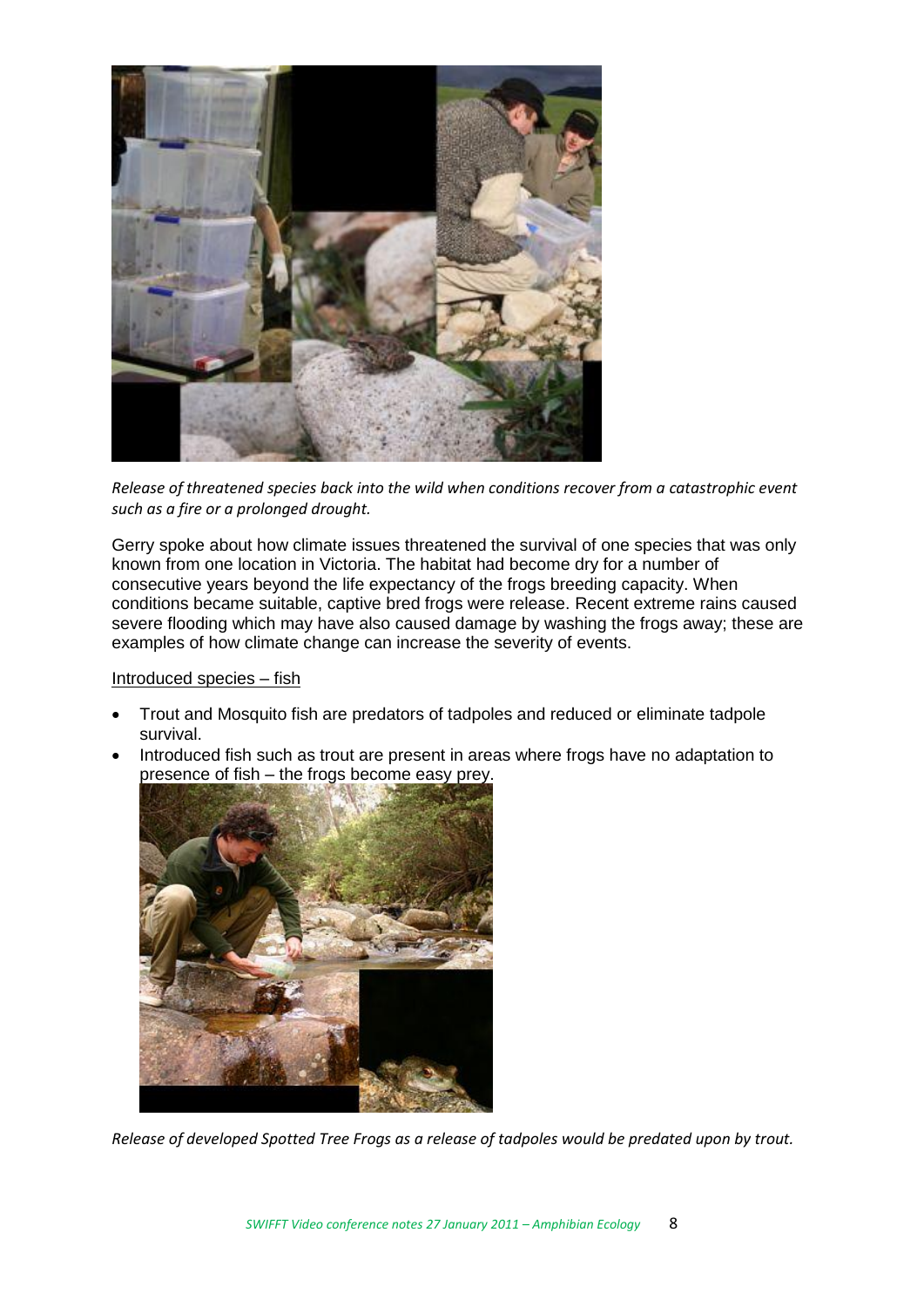Human water storage has changed the landscape and the nature of aquatic systems favouring fish – permanent dams have replaced ephemeral water bodies.

#### Introduced species - plants - e.g. willow and blackberry

- Encroaching on habitat and reducing stream basking sites.
- Blocking drainage and seepage lines and disrupting water flow.

Introduced species – mammals – e.g. Cattle, deer, pigs, brumby and foxes.

- Trampling and damaging breeding habitat –wallows, siltation downstream.
- Predation on large ground dwelling species

#### Agricultural and other chemicals

- Mortality associated with use e.g. glyphosate.
- Developmental damage due to low exposure at environmental levels.
- Deformities.
- Behavioural changes e.g. escape response of tadpoles reduced.
- Sterilisation and reduced fitness on exposure.
- Sex changes and reduced fertility e.g. atrazine.

Habitat degradation - Gerry felt all of the above threats are forms of degradation of habitat.

- Clearing of riparian vegetation reduces habitat.
- Changing water regimes (controlled flooding, dams etc. which do not correspond to natural breeding cycles and development of tadpoles).
- Fragmentation of habitats and encroachment of development and increasing habitat edges/margins.
- Isolation of populations into smaller discreet areas.

#### **Amphibian Chytrid Fungus**

This is an exotic pathogen which has caused a major decline in Australian frogs over recent decades and resulted in extinction of some species in Australia but not yet in Victoria. Gerry referred to species such as such as the Spotted Tree Frog, Alpine Tree Frog and the Baw Baw Frog which had sudden and massive declines in their populations and have never recovered to previous levels. Chytrid Fungus still persists in the environment with varying levels of impact on a range of species over different landscapes.

Chytrid Fungus;

- Directly affects a number of species resulting in major mortality.
- Increases stress on species that are infected which impacts on their resilience to withstand a range of threats.
- Contributes to seasonal or event driven mortality in some species.

Gerry spoke about methods which have been developed to maximize survival of releases into the wild by releasing tadpoles into artificial systems which allow for development without being infected by Chytrid Fungus. When the tadpole has completed metamorphosis, it can then climb out into the natural system. This increases its chances of survival by reducing impacts from Chytrid Fungus in the tadpole phase.

#### *Gerry stressed the above issues need to be looked at as a combination of impacts rather than as an isolated impact.*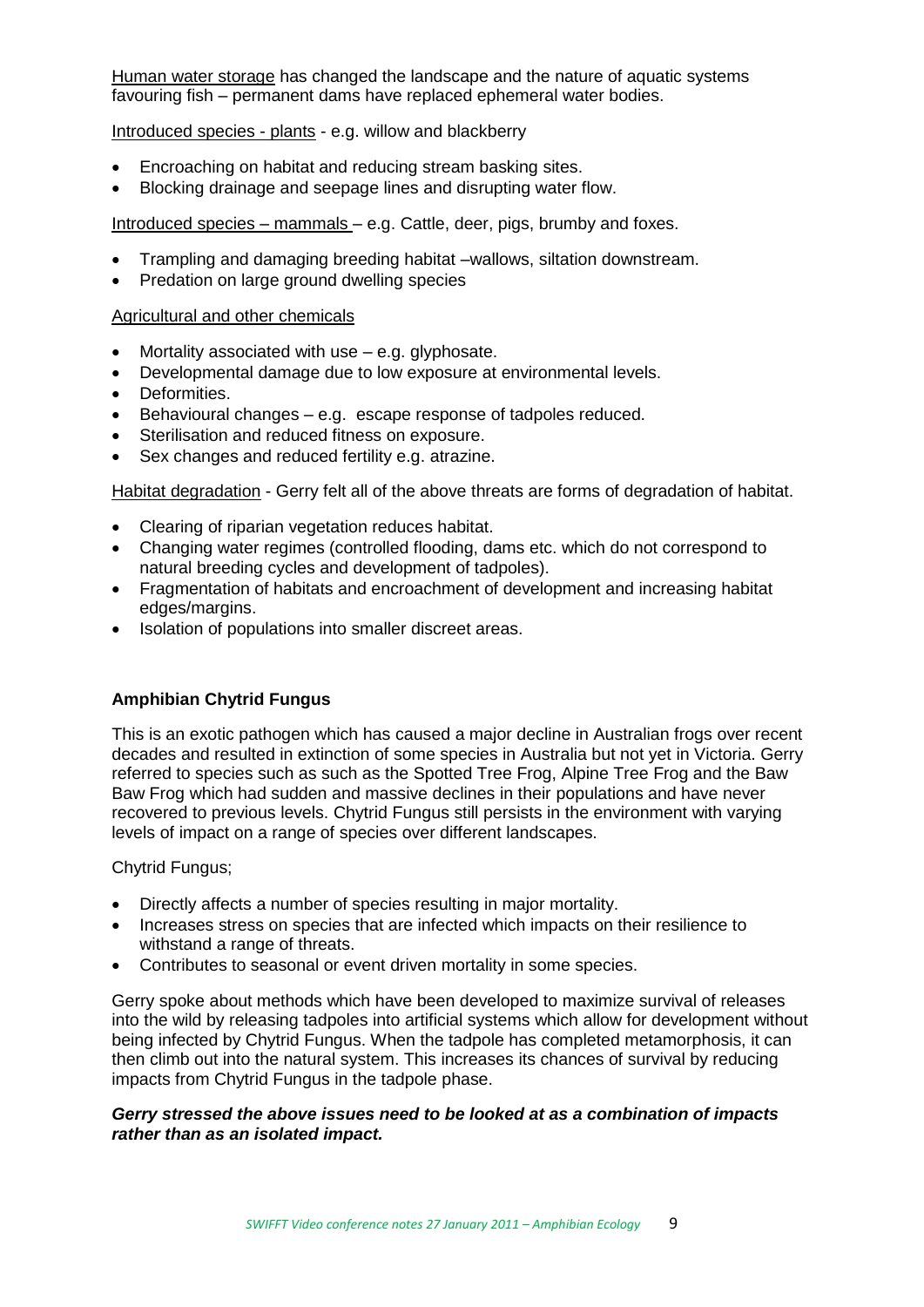#### **Mobile breeding facilities**

Gerry spoke about self-contained frog breeding containers which are being used by a number of organizations to breed frogs for release into the wild. Gerry felt that whilst it is good to be able to undertake artificial breeding and release, we need to come to grips with ensuring the natural systems are managed to support wild populations. There is also an ongoing need to better understand what is happening with frog populations and their response to changing conditions.

#### **Key points from questions**

Use of chemical sprays for locusts could disrupt the food chain for frogs. Generally, frog populations in the agricultural setting where locusts are a problem have a boom and bust population cycle influenced by prevailing conditions. The danger is that frog populations may be impacted upon at a time when they are already low because of drought. It is important that the use of chemicals is not ongoing and there is opportunity for frog populations to rebound when conditions become suitable. In summary, more work is required to determine the impacts of agricultural chemicals on the food chain and frogs in particular.

Contact: Gerry Marantelli,<http://frogs.org.au/>

[Back to Top](#page-0-0)

<span id="page-9-0"></span>**Chytridiomycosis - A fatal disease of amphibians** *- Dr Alex Hyatt, Australian Biosecurity Microscopy Group, CSIRO, Australian Animal Health Laboratory (AAHL), Geelong, Victoria, Australia.* 

Alex said much of the work on response to the decline of amphibians in Australia and around the world commenced in the mid to late 1990's. Through collaboration with scientists in the USA and Australia a project was begun to identify what the major drivers for the decline in frogs were and see if an infectious agent was involved. Once it was determined to be an infectious agent the development diagnostic measures and development of management protocols followed.

Chytridiomycosis (Chytrid fungus) is an emerging infectious disease of amphibians caused by a fungus *Batrachochytrium dendrobatidis* (*Bd*).

It is recently discovered and detected over an increasing geographic range. It is a highly virulent fungal pathogen of amphibians capable at the minimum of causing sporadic deaths in some populations, and 100% mortality in other populations.

#### **Overview**

Alex provided an overview of the insidious nature of the disease and the infectious agent *Batrachochytrium dendrobatidis* (*Bd*)

- A broad range of amphibian species can be infected both in the wild and captive populations.
- Transmission is via a zoospore that requires water as a medium.
- If the zoospore is dehydrated the disease will be killed.
- It appears to move naturally through the environment at a rate unaffected by human activity (approximately 100 km/yr).
- Once in an area it can survive in the environment for months or years even without the amphibian host. It also has the potential to kill of the amphibian host even when they are in low numbers which means it is capable of driving an amphibian population to extinction. Alex said this was very unusual for an infectious agent and means it can multiply without amphibians but exactly how is unknown at this time.
- Tadpoles are readily infected mostly around the keratin in the mouth parts. If the tadpole survives to metamorphosis the fungus spreads to skin.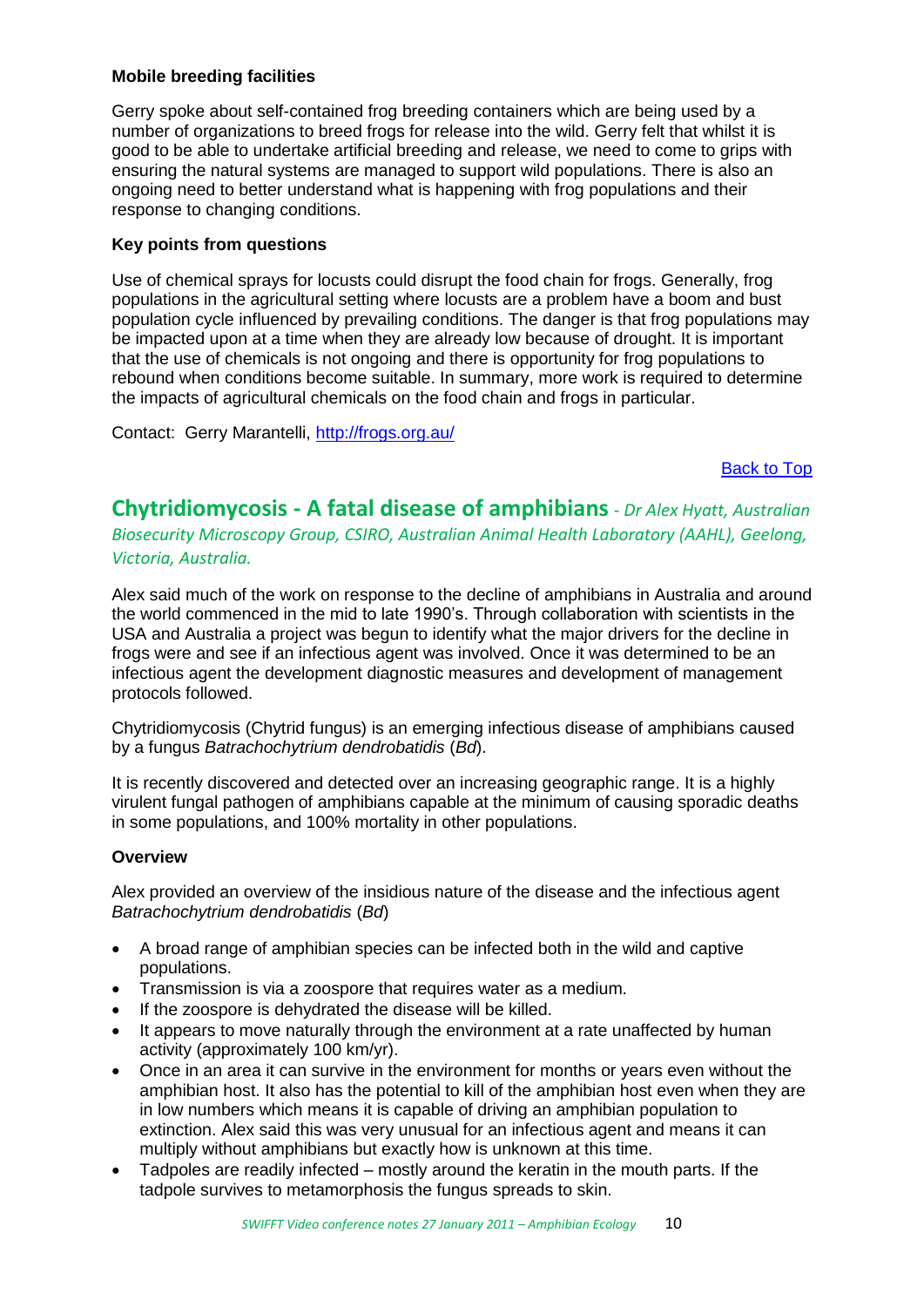- The life cycle of (*Bd*) is restricted to and completed in the surface layer of the amphibian skin. Death is caused by an imbalance in the ionic and osmotic balance leading to an increase in calcium ions which impacts on the heart, causing fits and slowly kills the frog.
- Some species of frogs have more resilience to the disease than others.
- (*Bd*) is known to replicate more effectively at low temperatures. It is also thought the immunity of the frog is reduced at low temperatures which could possibly lead to a higher infection rate but the correlation between these factors has not been fully proven at this time.
- There are cases where some species have recovered from infection but Alex thought this was more of an exception than the norm.

#### *Batrachochytrium dendrobatidis (Bd) is a very significant pathogen and one of the most infectious agents in the word.*

### **Life cycle'**

Alex showed a detailed diagram of the life cycle of the infectious agent Batrachochytrium dendrobatidis and microscopic images showing zoospores which send out rhizoids for feeding. He showed images from a cryo-scanning electron micrograph of zoosporangium which develops discharge papillae that release zoospores; this cycle takes place within the skin of the frog.



The life cycle of *Bg* is restricted to, and completed in, the surface layer of amphibian skin

## **Distribution of** *Batrachochytrium dendrobatidis* **(Bd)**

*Bd* is not native to Australia, It is thought that it may have arrived in southeast Queensland in the mid-1970s on imported specimens of the African clawed frog, Xenopus laevis. Earliest record in Australia is December 1978 in the Conondale Ranges, west of Brisbane.

It is now found in six continents; Africa, South America, Central America, North America, Europe, Australia, and Oceania (NZ). The earliest record is from North America in Rana pipiens collected in 1974.

There is some evidence that in certain areas of the word *Bd*. exists in endemic forms and frogs in those areas do not become ill or die e.g. Japan, but if they are exposed to the form of *Bd.* that is currently being spread around the world there is a detrimental impact on those frogs.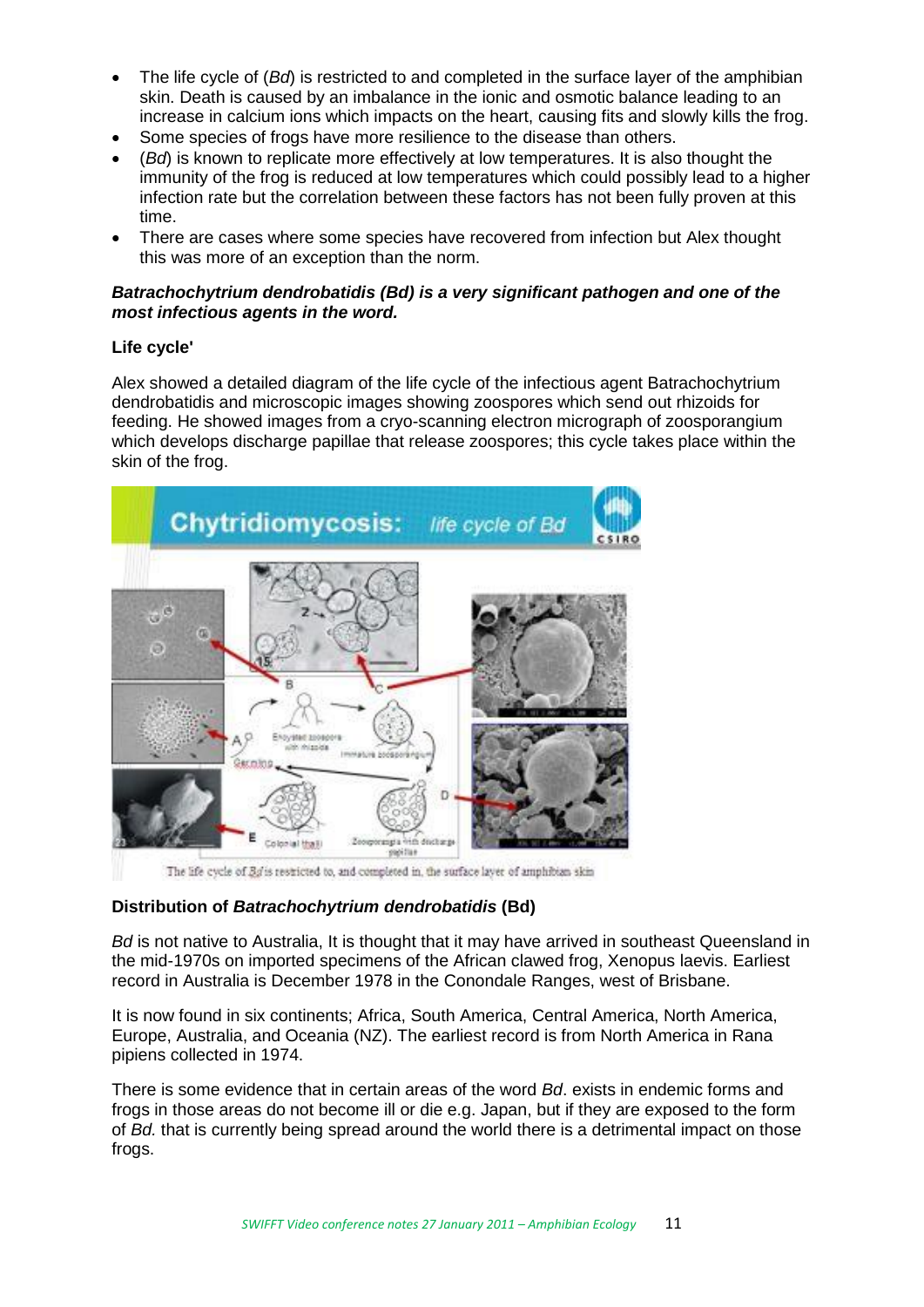

### **Actions for management of Chytridiomycosis (Chytrid fungus)**

Alex spoke about the declaration of *Batrachochytrium dendrobatidis* as Key Threatening Process to Australian Frogs in 2002 under the EBBC Act. Subsequently a Threat Abatement Plan was developed by the Commonwealth Government in 2006. This paved the way for funding of surveys on Bd. and research to understand the pathogenic nature of the agent.

A working group was formed to report to the World Organization of Animal Health (OIE - Office of International Epizootics) <http://www.oie.int/> out of Paris which covers animal health worldwide. A major objective is to limit the spread of infectious agents throughout the world so when there is an outbreak in a country or zone it can be reported and protocols followed. A chapter has been written specifically about Chytridiomycosis for the OIE and will be available soon.

#### Signs of infection in frogs - Behavioural

- failure to seek shelter.
- reluctance to flee.
- sitting with hind legs held away from the body.
- fitting when handled \*loss of ability to turn itself upright when turned over.

#### Signs of infection in frogs – visual

- shedding layers of skin from the feet and other areas
- limbs with a reddened appearance
- slight roughening of the surface with minute skin tags
- occasional small ulcers or haemorrhage

Signs of infection Tadpoles - the mouthparts of tadpoles can be viewed with a magnifying glass. Infected tadpoles have fewer and degraded pigment markings around the mouth.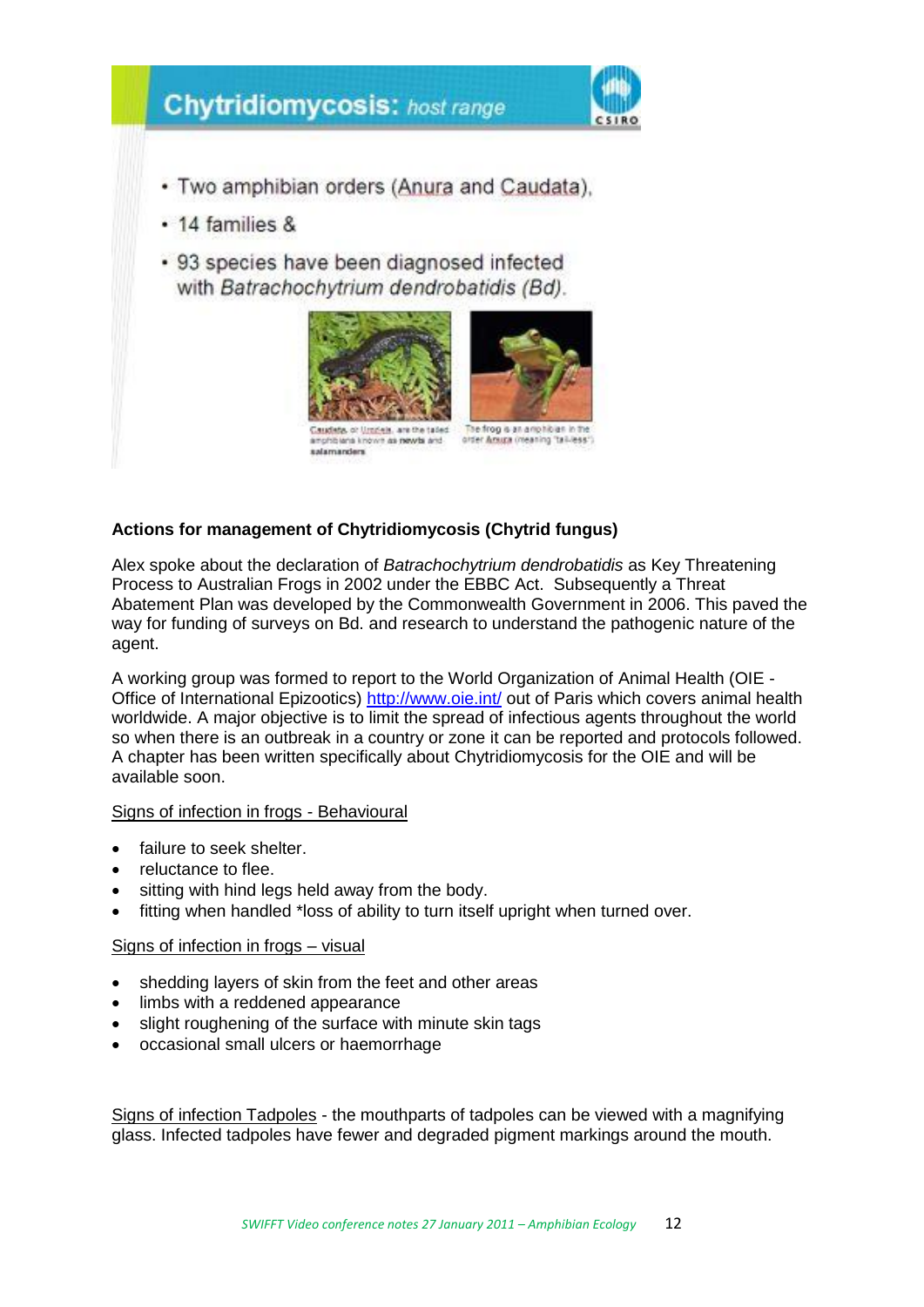#### **Chytridiomycosis: Clinical Signs &** pathology (IV)  $CSDO$

Whilst Bd-infected tadpoles can be detected via the presence of shedding skin, Bd-infected tadpoles show varying degrees deformation of the keratin containing mouth parts; e.g. depigmentation to the jaw sheaths, shortened teeth or loss of teeth



TADPOLE: Normal oral disc features of Common Froglet, Crinia signifera



TADPOLE: Chytrid-affected Eastern Banjo Frog, Linosodynastes dumerilis

| State/Territory      | Species | Infected       | Percent |
|----------------------|---------|----------------|---------|
| <b>ACT</b>           | 18      | 1              | 5.6%    |
| <b>NSW</b>           | 85      | 20             | 23.5%   |
| NT.                  | 48      | 0              | 0.0%    |
| Qld                  | 125     | 21             | 16.8%   |
| SA                   | 27      | 4              | 14.8%   |
| Tas                  | 11      | $\overline{2}$ | 18.2%   |
| Vic                  | 33      | 3              | 9.1%    |
| WA                   | 77      | 12             | 15.6%   |
| <b>Total species</b> | 219     | 49             | 22.4%   |

#### Infection rates 2011

If a frog or tadpole is suspected of being infected there a number of properly validated scientific diagnostic assays which can be carried out but these should be done by a quality assured program under OIE and Australian veterinary Science protocols.

#### **Types of assays**

- Histochemical techniques, Conventional IPX (*Bd*) or IPX + keratin stain (*Bd*)
- Electron microscopy
- Molecular diagnostics (and sampling) protocols
- Real time imaging/disease consultation
- TaqMan is the assay of choice

Sampling can be carried out using a clean swab from the frog or sitting the frog in a bath of water which can be filtered and sent for analysis. The costs of analysing samples are \$40 but becomes cheaper with more samples. Contact Alex for details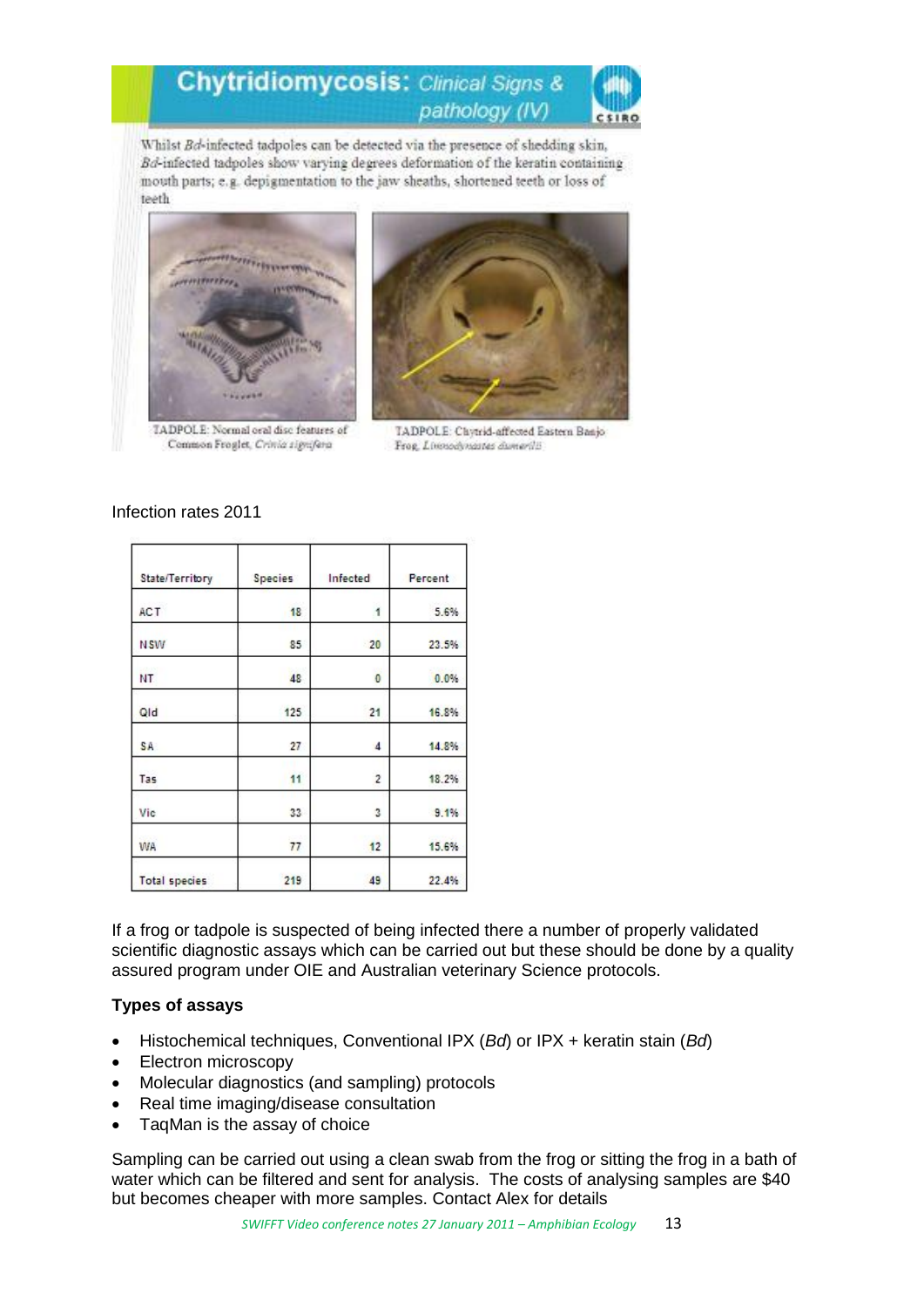More information on sampling from [Amphibian Disease Home Page:](https://wildlifehealthaustralia.com.au/Resources/TabId/161/ArtMID/821/ArticleID/2038/Amphibian-Diseases-Home-Page.aspx)

Alex said this project was supported by funding from Integrated Research Challenges in Environmental Biology (IRCEB) Grant IBN-9977063 from the National Science Foundation, USA. He acknowledged those people who provided valuable input to the success of the project.

Contact Alex Hyatt, Australian Biosecurity Microscopy Group, CSIRO, Australian Animal Health Laboratory (AAHL), Geelong, Victoria, Australia

[Back to Top](#page-0-0)

# <span id="page-13-0"></span>**Hybrid Zones in Frogs: Evolutionary Biology and Significance for**

**Conservation** *- Murray Littlejohn, Department of Zoology, University of* 

### *Melbourne*

Murray introduced his talk by defining natural hybridisation as the interbreeding of individuals from two populations (parental: P1, P2) which are distinguishable on the basis of one or more genetically determined characters.

He said Hybrid zones are a linear spatial interaction marking the interbreeding between individuals from genetically divergent populations that results in progeny recognisably different from both parents  $(=$  hybrids)

#### **Types of Hybrid Zones**

- 1. A hybrid zone where there is an overlap of two parental species or taxa with hybrids produced in the zone of overlap. The parental taxa are able to interact and are in contact and sympatry
- 2. A hybrid zone where the two parental species don't overlap and there is a belt of hybrids which separate them so they don't interact directly.

| <b>Species A</b> | HHH<br>HHH<br>HHH<br>HHH<br>HHH<br>HHH                                        | <b>Species B</b> |
|------------------|-------------------------------------------------------------------------------|------------------|
| $H = hybrid$     | overlap with hybridization<br>(parental taxa in contact<br>in sympatric zone) |                  |
| <b>Species A</b> | HHH<br>HHH<br><b>HHH</b><br>HHH<br>HHH                                        | <b>Species B</b> |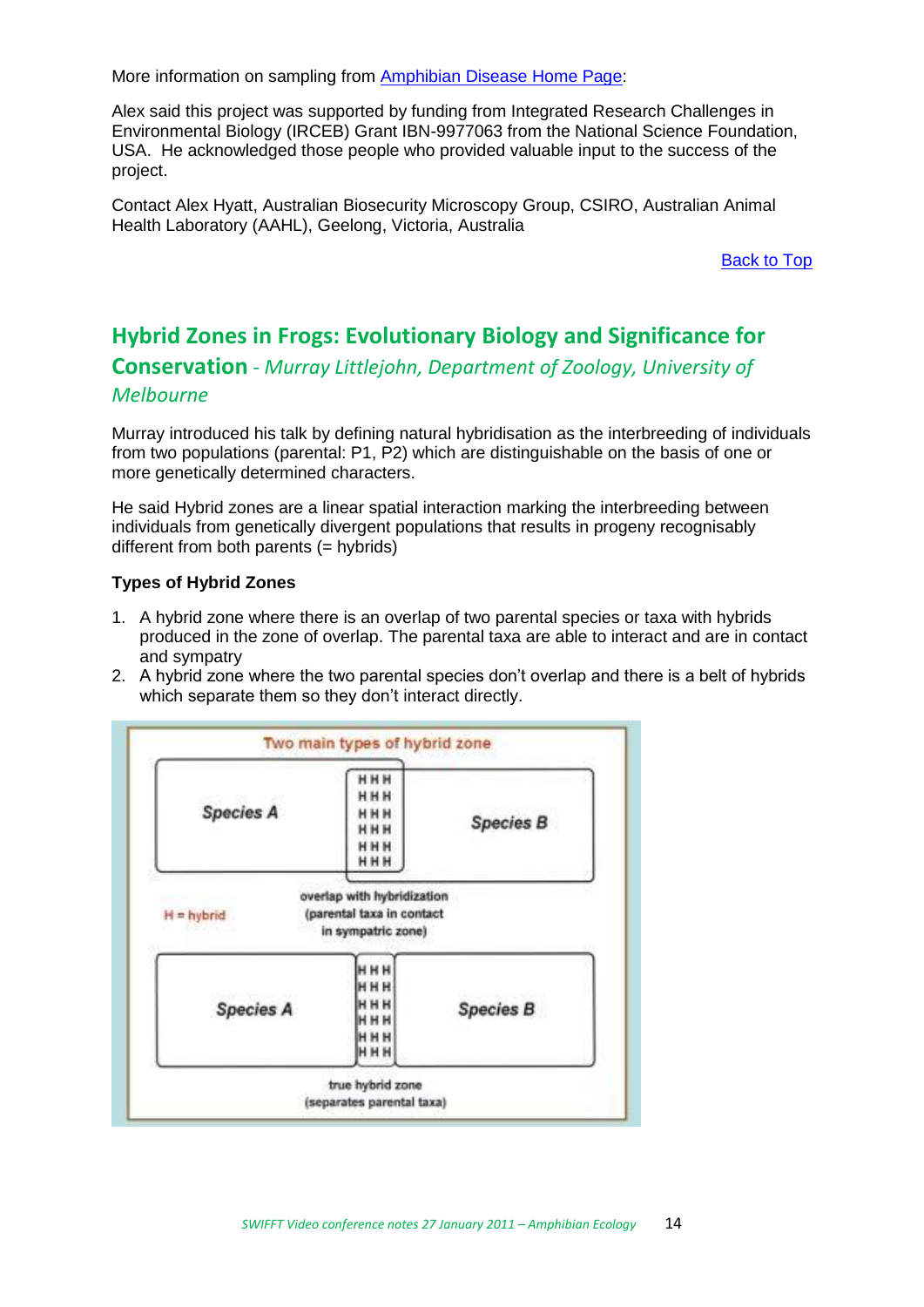#### **Categories of hybrid zone**

Transient Hybrid zones - they can lead to the extinction of one of the interacting taxa or the two interacting taxa can become one. Or natural selection can favour the development of reproductive isolation so hybrids are no longer produced and each species mate within those species.

Hybrid inferiority – this refers to situations where there is continuous interaction between the parental species and the hybrids are so poorly adapted that they are eliminated before they reach maturity.

Hybrid superiority – where the hybrids do better than either of the parental species within a hybrid habitat.

For more information see; Hybrid zones in Australian frogs; their significance for conservation. M.J Littlejohn & G.F Watson. In; Herpetology in Australia: A diverse discipline. (eds) D. Lunney & D. Ayers (1993), Royal Zoological Society, New South Wales, Mosman; pp. 239-249.

#### **Hybrid zones in Victoria**

Murray showed a map of south-eastern Australia in which he identified 19 hybrid zones; these provide an important natural laboratory for wide ranging research into evolutionary processes.



As an example, he spoke about the Smooth Frogs *Geocrinia laevis* and *Geocrinia victoriana* which are morphologically very similar with similar breeding seasons and life cycles. One of the main field identification methods is to compare the distinctive advertisement calls of the two species comprising an introductory note and a repeated note. Murray showed slides of audio spectrograms and oscillograms which depict the wave form and pulse rate of the frog calls which can be used as a diagnostic means of identifying the two species from each other and the presence of any hybrids.

As an example of how audio spectrograms and oscillograms can be analysed he showed a graph of the sequence of notes and the pulse rate for the two species of *Geocrinia* and also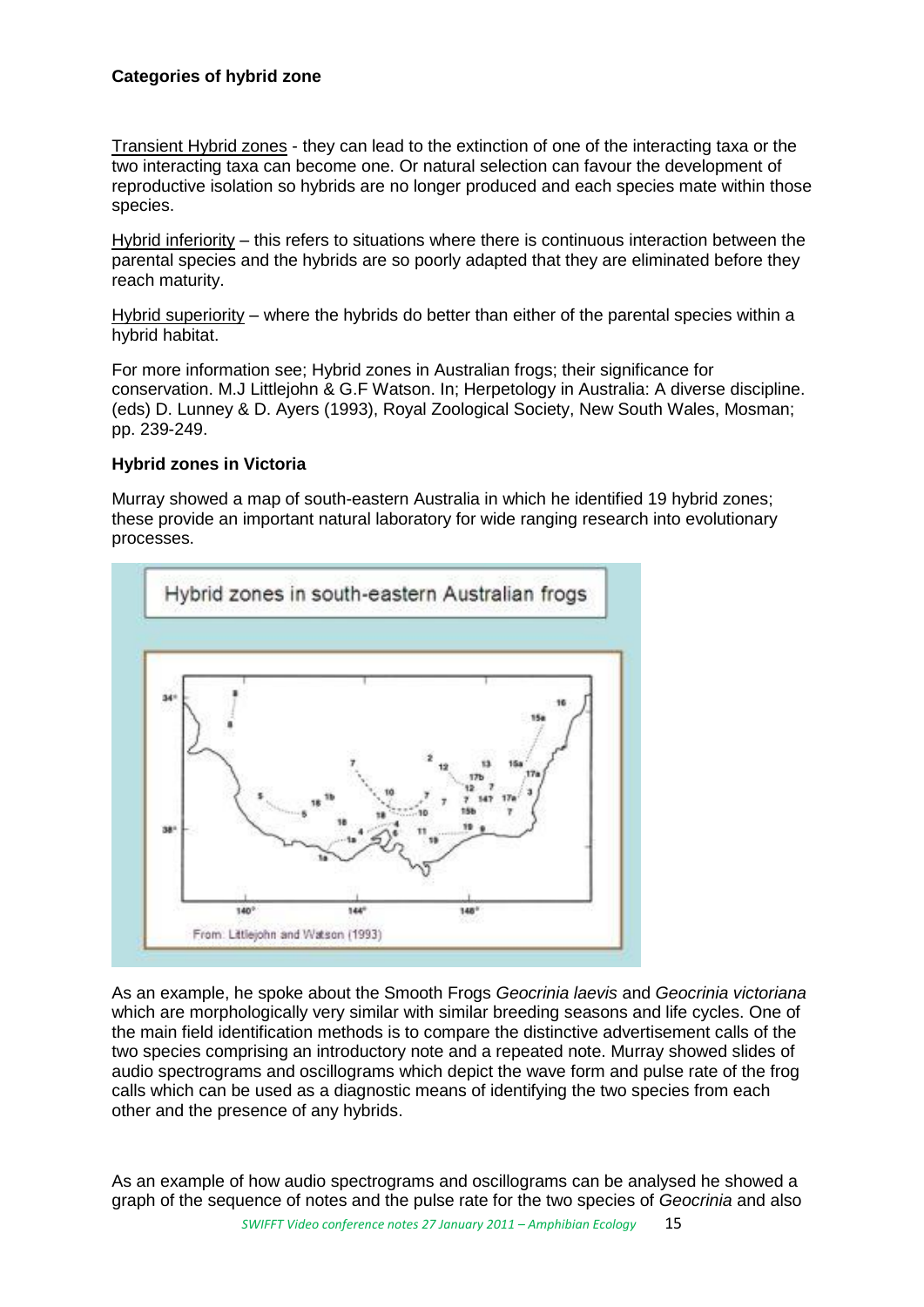two hybrids. He also played sample calls from the four types of calls which demonstrated a different pulse rate and sequence of notes for the two parental species and the two types of hybrids.



With years of field work Murray and his co-researchers have been able to map the distribution of the two species of Geocrinia across south eastern Australia and Tasmania and identify two areas of contact between the species. One major area of contact is in south west Victoria and another area of lesser contact in the northern Grampians has been identified together with the presence of hybrids. Through years of study these hybrid zones have been mapped and in the area near Jancourt (south of Cobden) changes to the hybrid type has been studied along with changes to vegetation and habitat characteristics.



*Hybrid zone near Jancourt*